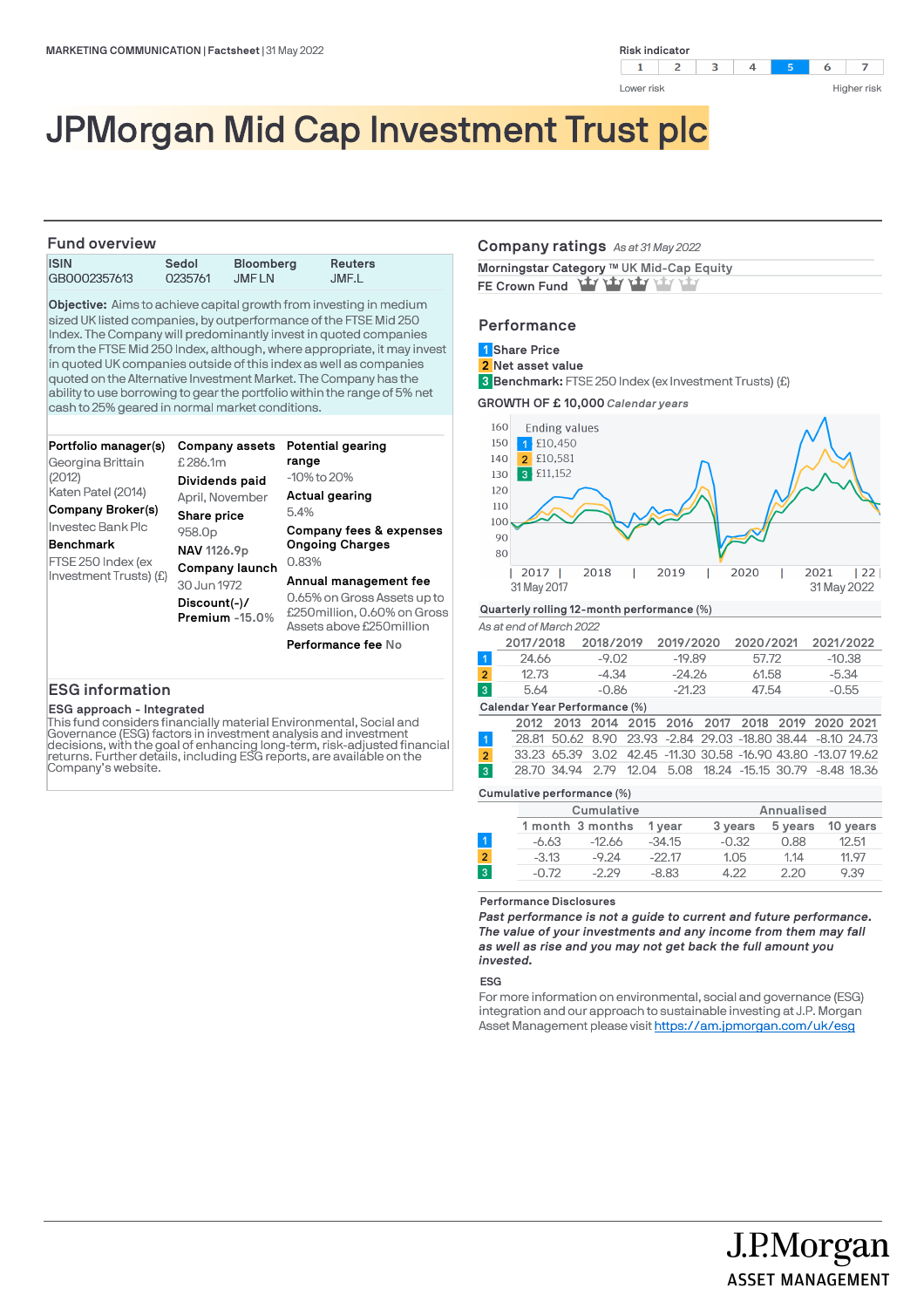# **YIELD AND DIVIDEND HISTORY** Prospective dividend yield: **3.1%** Total dividend for last financial year: **29.50p** Financial year end: **30 June** n

|                                    | 2017 | 2018  | 2019  | 2020 2021   |  |
|------------------------------------|------|-------|-------|-------------|--|
| Total dividend per share (p) 26.00 |      | 28.00 | 29.50 | 29.50 29.50 |  |

# **Holdings**

| Top 10                 | Sector                    | % of assets |  |
|------------------------|---------------------------|-------------|--|
| <b>OSB</b>             | Financials                | 5.1         |  |
| Computacenter          | Technology                | 3.9         |  |
| Watches of Switzerland | Consumer<br>Discretionary | 3.5         |  |
| <b>IMI</b>             | Industrials               | 3.5         |  |
| Man Group              | Financials                | 3.3         |  |
| Games Workshop         | Consumer<br>Discretionary | 3.1         |  |
| Future                 | Consumer<br>Discretionary | 3.0         |  |
| Dunelm Group           | Consumer<br>Discretionary | 3.0         |  |
| Grafton                | Industrials               | 2.9         |  |
| <b>Vistry Group</b>    | Consumer<br>Discretionary | 2.6         |  |





| Sectors (%)                   |      | Compared to benchmark |
|-------------------------------|------|-----------------------|
| <b>Consumer Discretionary</b> | 30.5 | $+11.6$               |
| Industrials                   | 23.0 | $+1.2$                |
| Financials                    | 19.0 | 0.0                   |
| Technology                    | 7.2  | $+2.3$                |
| <b>Consumer Staples</b>       | 4.8  | $+0.1$                |
| <b>Real Estate</b>            | 3.0  | $-11.3$               |
| <b>Health Care</b>            | 2.3  | $-1.5$                |
| Energy                        | 2.1  | $-0.3$                |
| Telecommunications            | 1.7  | $+0.4$                |
| <b>Basic Materials</b>        | 0.8  | $-3.8$                |
| <b>Utilities</b>              | 0.0  | $-4.3$                |
| Cash                          | 5.6  | $+5.6$                |